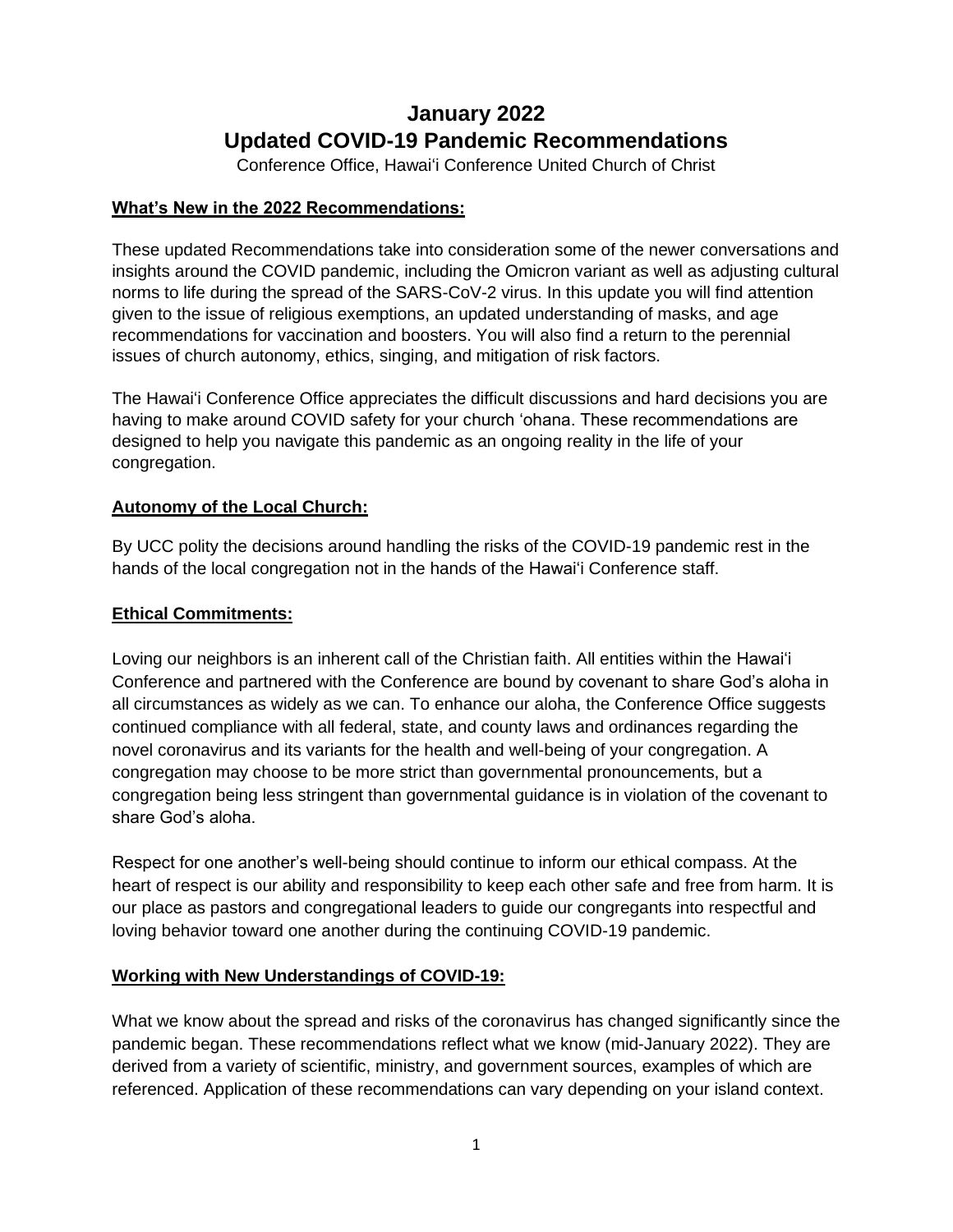Further, the January 2022 updated recommendations are designed as a resource for your congregation in its process of navigating the continuing pandemic.

We acknowledge that our congregations represent a variety of contexts including the size of facility, size of worshiping community, island context, and ability to access online platforms. Not everything listed here is applicable to every congregation. Please use what is relevant to your context.

### **Encourage People to Be Vaccinated:**

The more people in each congregation who are fully vaccinated, the safer it will be for churches. Some individuals will not be eligible for the vaccine based on their health conditions or personal beliefs. Partnering with community health organizations to offer information about vaccines, supporting people as they express anxiety about receiving or not qualifying for a vaccination, and listening to and providing opportunities for folks to express concerns about vaccinating will be important aspects of pastoral ministry in the months to come. You may consider creating care teams to provide valuable ministry in this regard.

The Hawai'i Conference Office recommends waiting for 40% to 50% of the state population or 75% of your church membership to be fully vaccinated before conducting in-person worship. "Fully vaccinated" is a changing term and church leaders should continue to return to this phrase to ensure local church policies reflect an accurate understanding. At the writing of the January 2022 Recommendations, "fully vaccinated" is understood as having received the vaccination shot/shots (depending on vaccination) plus a booster for those 18 and older. See chart for younger children.

**CDC recommends everyone ages 5 and older get a**

**COVID-19 vaccine to help protect against COVID-19.**

**Vaccines are not approved for age 4 and under**

### **Authorized For Pfizer-BioNTech Moderna J&J / Janssen**

| 4 years and under   | <b>NO</b>  | <b>NO</b>  | <b>NO</b>  |
|---------------------|------------|------------|------------|
| $5 - 11$ years old  | <b>YES</b> | <b>NO</b>  | <b>NO</b>  |
| $12 - 17$ years old | <b>YES</b> | <b>NO</b>  | <b>NO</b>  |
| 18 years and older  | <b>YES</b> | <b>YES</b> | <b>YES</b> |

### **Widespread vaccination for COVID-19 is a critical tool to best protect everyone from COVID-19 and COVID-19 related complications.**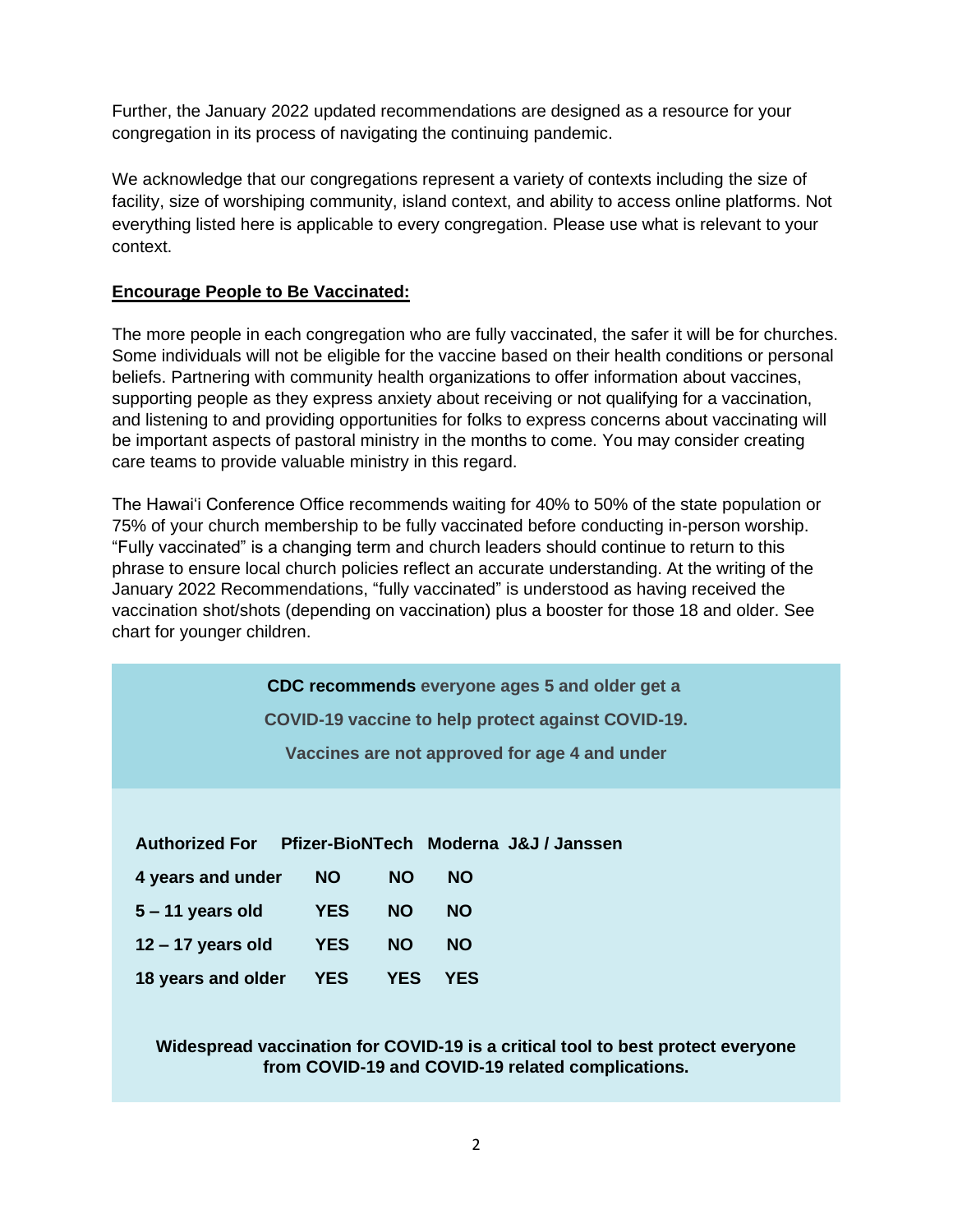The Hawai'i Conference Office also recommends ongoing attention to spread rates on your island. Spread rates are tracked at the Department of Health's website: [https://health.hawaii.gov/coronavirusdisease2019/.](https://health.hawaii.gov/coronavirusdisease2019/) To further understand risks levels, we encourage congregational leaders to be in touch with your Mayor's office.

- 1. Acknowledging there are a variety of reasons why people may not be vaccinated, the Conference Office strongly recommends **not** requiring vaccinations as a condition of participation in church life.
- 2. Personnel policies for employees of a congregation may require staff members to be vaccinated or undergo regular testing. This is a decision of the church leadership.

## **Religious Exemptions for Employees:**

The question of religious exemptions is a thorny issue for the United Church of Christ. Typically, this expression of the Christian faith understands advancement of medical knowledge as advancement in God's providential care of creation. Yet, our faith tradition holds that each individual may order their life according to the guidance of the Holy Spirit without unnecessary interference by others. The one speaks to a view of God's handiwork and the other to the freedom of conscience. At present these two streams of thought are clashing around the issue of religious exemptions.

U.S. laws require that employers allow for religious exemption if the belief is a sincerely held religious belief that can be reasonably accommodated. The Hawai'i Conference Office, in conversation with church leaders across the islands, suggests the following items be kept in mind as you work through the issue of religious exemptions and reasonable accommodations for your employees:

- 1. Ask what, if any, accommodations can be made. There is no reason to grant a religious exemption if the facility cannot accommodate for the exemption.
	- a. Asking a person to test on a regular basis is an easy accommodation to grant. Working from home might be available. Setting up an isolation room is probably past a church's ability to accommodate.
	- b. Think expansively on what it means to accommodate. A person who has chosen not to vaccinate working in close proximity with vulnerable populations may not be reasonably accommodated due to the nature of their job. A person working from home or within a quarantine bubble might be reasonably accommodated as their daily routine would not necessarily bring them into contact with vulnerable populations.
	- c. Apply the accommodation rule evenly and fairly.
- 2. There are multiple reasons for not seeking vaccination philosophical, medical, political, cultural, etc. These are all legitimate reasons for not vaccinating. However, they are not religious reasons. Work from a point of view that the belief is sincere to the individual and the real question is, "is it religious?"
- 3. Some items to think about in terms of a criteria for "religious belief":
	- a. Theology can be articulated. What constellation of sacred texts and theological expressions are involved with this belief? What is the source of the teaching and its history within the faith community of the one asking for an exemption? How is the belief lived out by the faith community the person is a part of?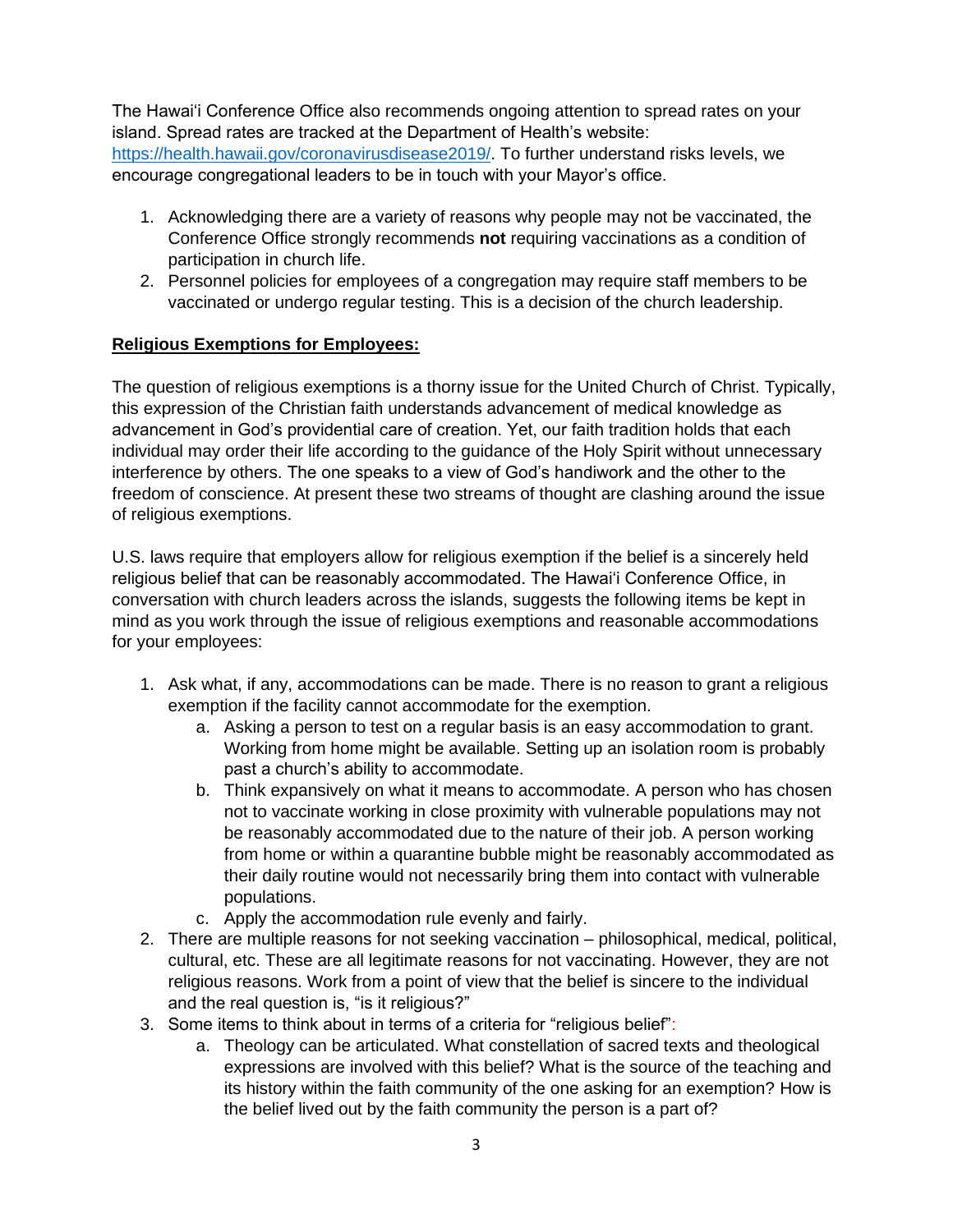- b. Religious practices are communal. Is this an item the community has spoken directly about or an item that is articulated through non-direct indicators? What practices around this belief are shared by the community of faith? How is the belief lived out in the denomination the person is a part of?
- c. There should be an historical aspect to the belief. What history of the person can be pointed at that indicates the belief is an active part of their spirituality? Is there a history of consistent practice of this belief by the individual? Does the belief engage ultimate ethical concerns of the person?

# **COVID-19 Risk Assessment Planning Tool:**

The Hawai'i Conference Office continues to encourage local church leaders to use the *COVID-19 Event Risk Assessment Planning Tool [\(https://covid19risk.biosci.gatech.edu/\)](https://covid19risk.biosci.gatech.edu/)* to determine the risk an in-person event might pose to participants.

This tool, provided by the Georgia Institute of Technology, determines "the estimated chance (0- 100%) that at least 1 COVID-19 positive individual will be present at an event in a county, given the size of the event." Please note, this is not the same as the risk of any person being exposed or infected with COVID-19 at the gathering. However, knowing the likelihood of one COVID-19 positive person being present at an activity can help church leaders decide if the benefits of holding the event outweigh the possibility of exposing participants to a COVID-positive person. In your congregation's protocol or policy for holding in-person gatherings, you will need to determine the thresholds you will use to allow gatherings of various sizes to take place. Thresholds will include both group size and the risk factor.

### **Layered Strategy to Prevent Viral Spread:**

The Hawai'i Conference Office continues to endorse the Center for Disease Control recommendation of using layered or multiple strategies for COVID-19 spread mitigation to lower the risk of exposure:

- 1. It is recommended that N95 masks if available or double masks be worn by all participants during the entire duration of in-person gatherings regardless the vaccination status of participants for the foreseeable future.
	- a. People who are asymptomatic, who have recovered from COVID-19, and even people who have been vaccinated can spread the virus to other people.
	- b. Physical distancing does not reduce the need for wearing masks. It works in tandem with other strategies.
	- c. Vaccination does not prevent an individual from being infected with the virus and spreading it; vaccinations can reduce the chance of someone becoming ill and can reduce the severity of a person's illness if they are infected.
- 2. Physical distancing practices need to continue at all in-person activities regardless of size for the foreseeable future.
	- a. The distance currently recommended by the CDC is at least 6 feet.
	- b. Both early and recent scientific studies suggest a larger distance is necessary for choirs, solo singers, and public speakers. The recommendation is for 12 to 15 feet between the performers and the audience.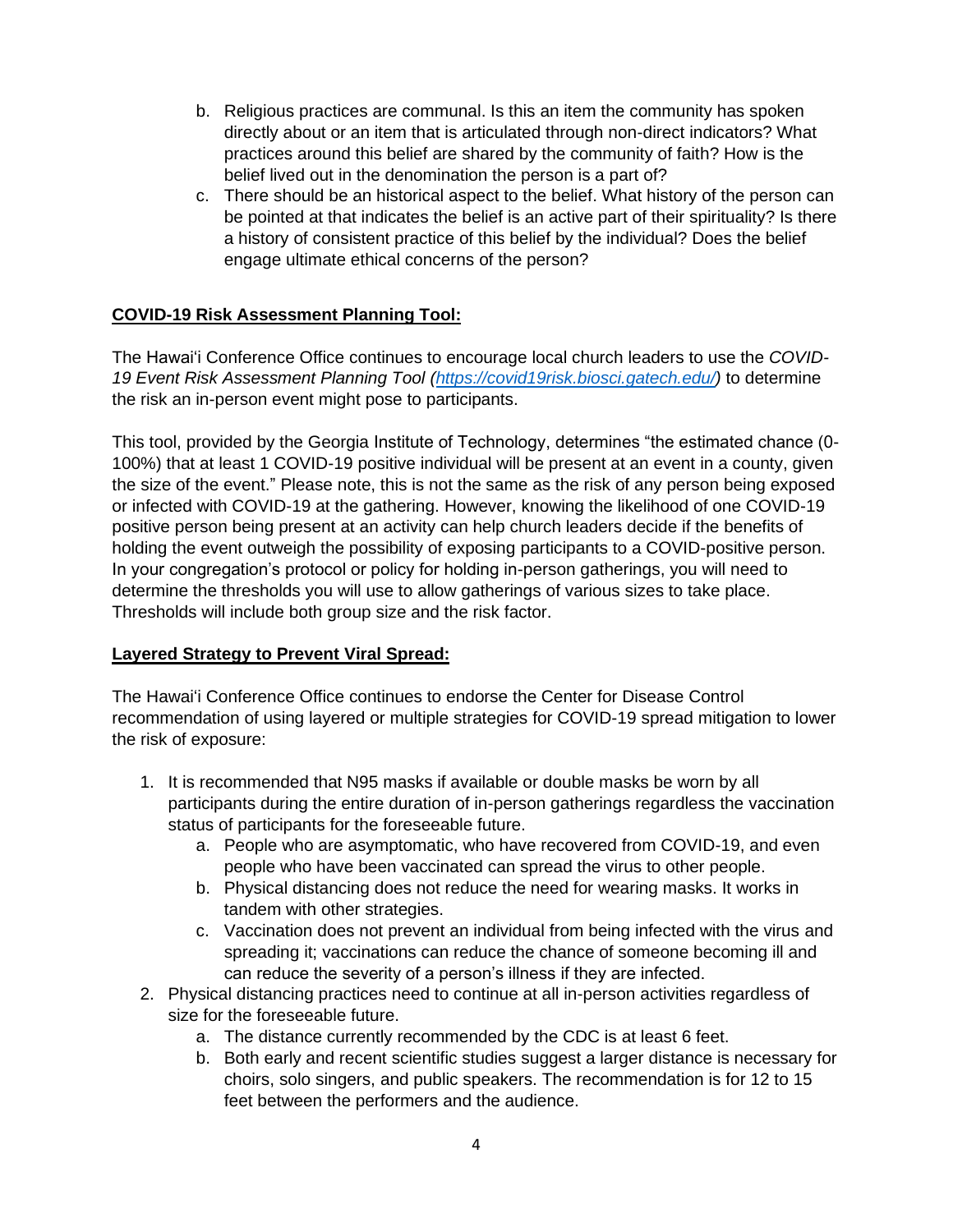- c. Congregational singing should be done with masks on. If there is congregational singing, 9-foot distancing is recommended.
- d. The number of persons involved in any gathering needs to be limited by the event location's capacity for maintaining physical distance.
- 3. Hand washing remains a CDC recommended COVID-19 mitigation strategy. This is especially important when performing sacraments, distributing communion, and other activities that involve passing items between individuals. Wearing gloves and planning contactless methods for common activities in worship remain best practices.
	- o Maintaining a "low touch environment" is a best practice for in-person gatherings.
- 4. Cleaning surfaces:
	- a. Areas unoccupied for 7 or more days need only routine cleaning.
	- b. Maintain existing cleaning practices for outdoor areas.
	- c. Routinely disinfect frequently touched surfaces at least daily.
	- d. The latest CDC guidance about cleaning surfaces is available online here: [https://www.cdc.gov/coronavirus/2019-ncov/community/disinfecting-building](https://www.cdc.gov/coronavirus/2019-ncov/community/disinfecting-building-facility.html)[facility.html.](https://www.cdc.gov/coronavirus/2019-ncov/community/disinfecting-building-facility.html)
- 5. Ventilation and air flow play critical roles in mitigating the spread of COVID-19 according to recently published research. The Hawai'i Conference Office strongly recommends implementing as many of the CDC guidelines as possible:
	- a. Increase outdoor air ventilation by using caution in highly polluted areas.
	- b. Decrease occupancy in areas where outdoor ventilation cannot be increased.
	- c. Increase airflow to occupied spaces when possible.
	- d. Set HVAC fans to the "on" position for all occupied area of the building; turn off any demand-controlled ventilation (DCV) controls that reduce air supply based on occupancy or temperature during occupied hours.
	- e. Open outdoor air dampers beyond minimum settings to reduce or eliminate HVAC air recirculation.
	- f. Ensure exhaust fans (restroom, kitchen) are functional and operating at full capacity when the building is occupied.
	- g. Consider portable high-efficiency particulate air (HEPA) fan/filtration systems to help enhance air cleaning.
	- h. Generate clean-to-less-clean air movement by re-evaluating the positioning of supply and exhaust air diffusers and/or dampers.
	- i. Research also indicates care be taken to avoid seating persons in the direct steam of air flowing into or out of a room.

Please consult the complete CDC Guidelines for Ventilation in Building: [https://www.cdc.gov/coronavirus/2019-ncov/community/ventilation.html.](https://www.cdc.gov/coronavirus/2019-ncov/community/ventilation.html)

### **Outdoor Events:**

The Hawai'i Conference Office recommends holding in-person gatherings outdoors whenever possible. Outdoor gatherings still include mitigation strategies—masks, physical distancing, hand sanitizing stations as discussed above. Drive-in events are one form of outdoor gatherings and need to include masks and physical distance between vehicles, particularly when windows are open; the distance between vehicles provided by regular parking spaces is not sufficient to meet physical distance guidelines.